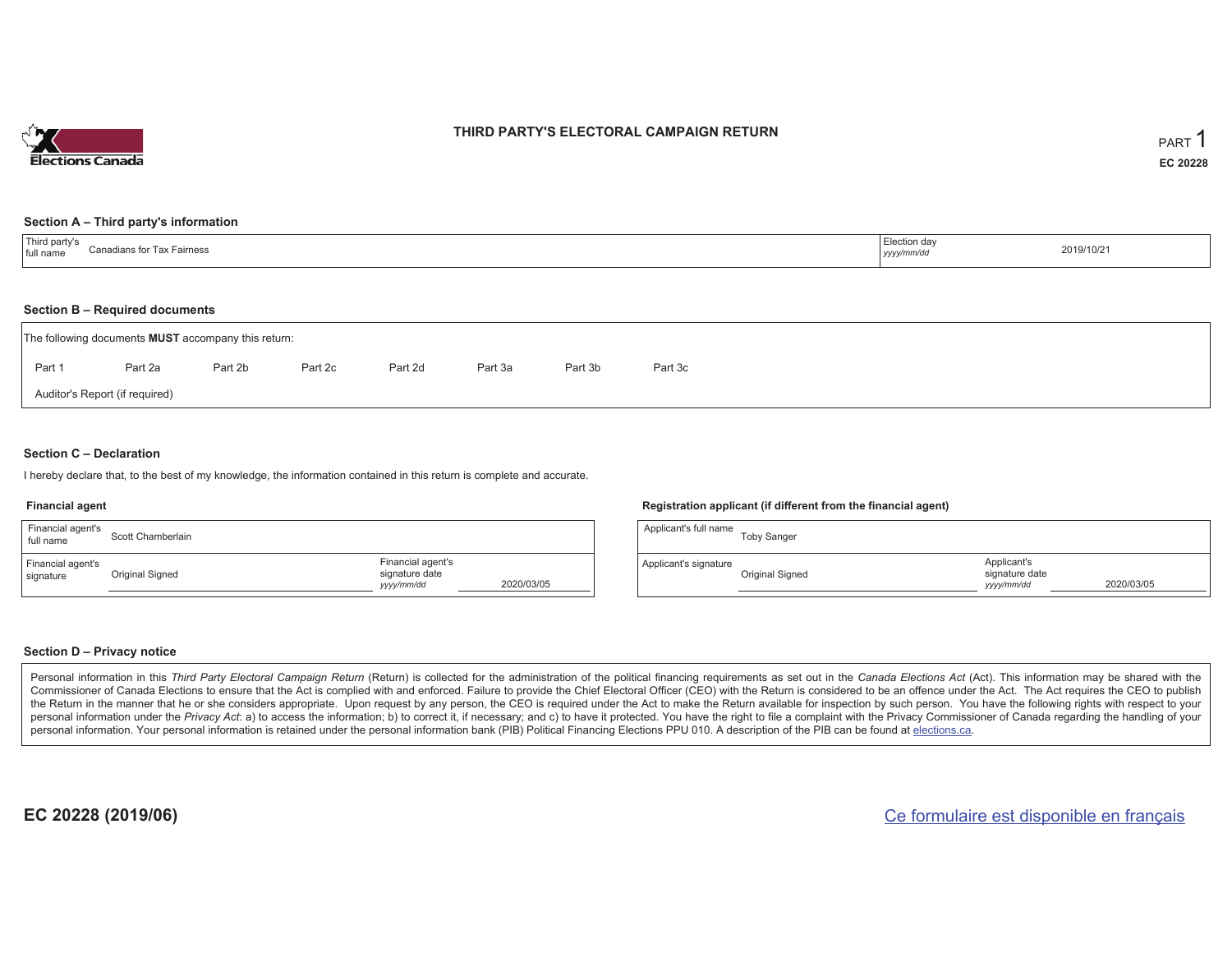

## **THIRD PARTY'S ELECTORAL CAMPAIGN RETURN HIRD PARTY'S ELECTORAL CAMPAIGN RETURN<br>Statement of monetary contributions received PART 2a**

**EC 20228**

| No. | Full name                                    | <b>Street</b><br>no.                                                                | <b>Street</b>                                    | Apt.     | City | Prov./<br>Terr. | Postal<br>code | Date<br>received<br>yyyy/mm/dd                         | Individual | Business /<br>Commercial<br>organization | Government | Trade union | Corporation<br>without share<br>capital | Unincorporated<br>organization or<br>association |
|-----|----------------------------------------------|-------------------------------------------------------------------------------------|--------------------------------------------------|----------|------|-----------------|----------------|--------------------------------------------------------|------------|------------------------------------------|------------|-------------|-----------------------------------------|--------------------------------------------------|
|     |                                              |                                                                                     |                                                  |          |      |                 |                |                                                        | \$         | \$                                       | \$         | \$          | \$                                      | \$                                               |
|     |                                              |                                                                                     |                                                  |          |      |                 |                |                                                        |            |                                          |            |             |                                         |                                                  |
|     |                                              |                                                                                     |                                                  |          |      |                 |                |                                                        |            |                                          |            |             |                                         |                                                  |
|     |                                              |                                                                                     |                                                  |          |      |                 |                |                                                        |            |                                          |            |             |                                         |                                                  |
|     |                                              |                                                                                     |                                                  |          |      |                 |                |                                                        |            |                                          |            |             |                                         |                                                  |
|     |                                              |                                                                                     |                                                  |          |      |                 |                |                                                        |            |                                          |            |             |                                         |                                                  |
|     |                                              |                                                                                     |                                                  |          |      |                 |                |                                                        |            |                                          |            |             |                                         |                                                  |
|     |                                              |                                                                                     |                                                  |          |      |                 |                |                                                        |            |                                          |            |             |                                         |                                                  |
|     |                                              |                                                                                     |                                                  |          |      |                 |                |                                                        |            |                                          |            |             |                                         |                                                  |
|     |                                              |                                                                                     |                                                  |          |      |                 |                |                                                        |            |                                          |            |             |                                         |                                                  |
|     |                                              |                                                                                     |                                                  |          |      |                 |                |                                                        |            |                                          |            |             |                                         |                                                  |
|     |                                              |                                                                                     |                                                  |          |      |                 |                |                                                        |            |                                          |            |             |                                         |                                                  |
|     |                                              |                                                                                     |                                                  |          |      |                 |                |                                                        |            |                                          |            |             |                                         |                                                  |
|     |                                              |                                                                                     |                                                  |          |      |                 |                |                                                        |            |                                          |            |             |                                         |                                                  |
|     |                                              |                                                                                     |                                                  |          |      |                 |                |                                                        |            |                                          |            |             |                                         |                                                  |
|     |                                              |                                                                                     |                                                  |          |      |                 |                |                                                        |            |                                          |            |             |                                         |                                                  |
|     | Totals carried forward from previous page \$ |                                                                                     |                                                  |          |      |                 |                |                                                        |            |                                          |            |             |                                         |                                                  |
|     |                                              | Total amount of monetary contributions by contributors who gave over \$200 (A)      |                                                  |          |      |                 |                |                                                        |            |                                          |            |             |                                         |                                                  |
|     |                                              | Number of contributors who gave over \$200                                          |                                                  |          |      |                 |                |                                                        |            |                                          |            |             |                                         |                                                  |
|     |                                              | Total amount of monetary contributions by contributors who gave \$200 or less $(B)$ | 2,120.00                                         |          |      |                 |                |                                                        |            |                                          |            |             |                                         |                                                  |
|     |                                              |                                                                                     | Number of contributors who gave \$200 or less    | 33       |      |                 |                |                                                        |            |                                          |            |             |                                         |                                                  |
|     |                                              |                                                                                     | Total amount of all monetary contributions (A+B) | 2,120.00 |      |                 |                |                                                        |            |                                          |            |             |                                         |                                                  |
|     |                                              |                                                                                     |                                                  |          |      |                 |                | Number of contributors who gave monetary contributions | 33         |                                          |            |             |                                         |                                                  |

| <sup>I</sup> Third<br>party | airnes:<br>$\overline{a}$ | . | 2019/10/21 | n--<br>∙aɑ∈ |  |  |  |
|-----------------------------|---------------------------|---|------------|-------------|--|--|--|
|-----------------------------|---------------------------|---|------------|-------------|--|--|--|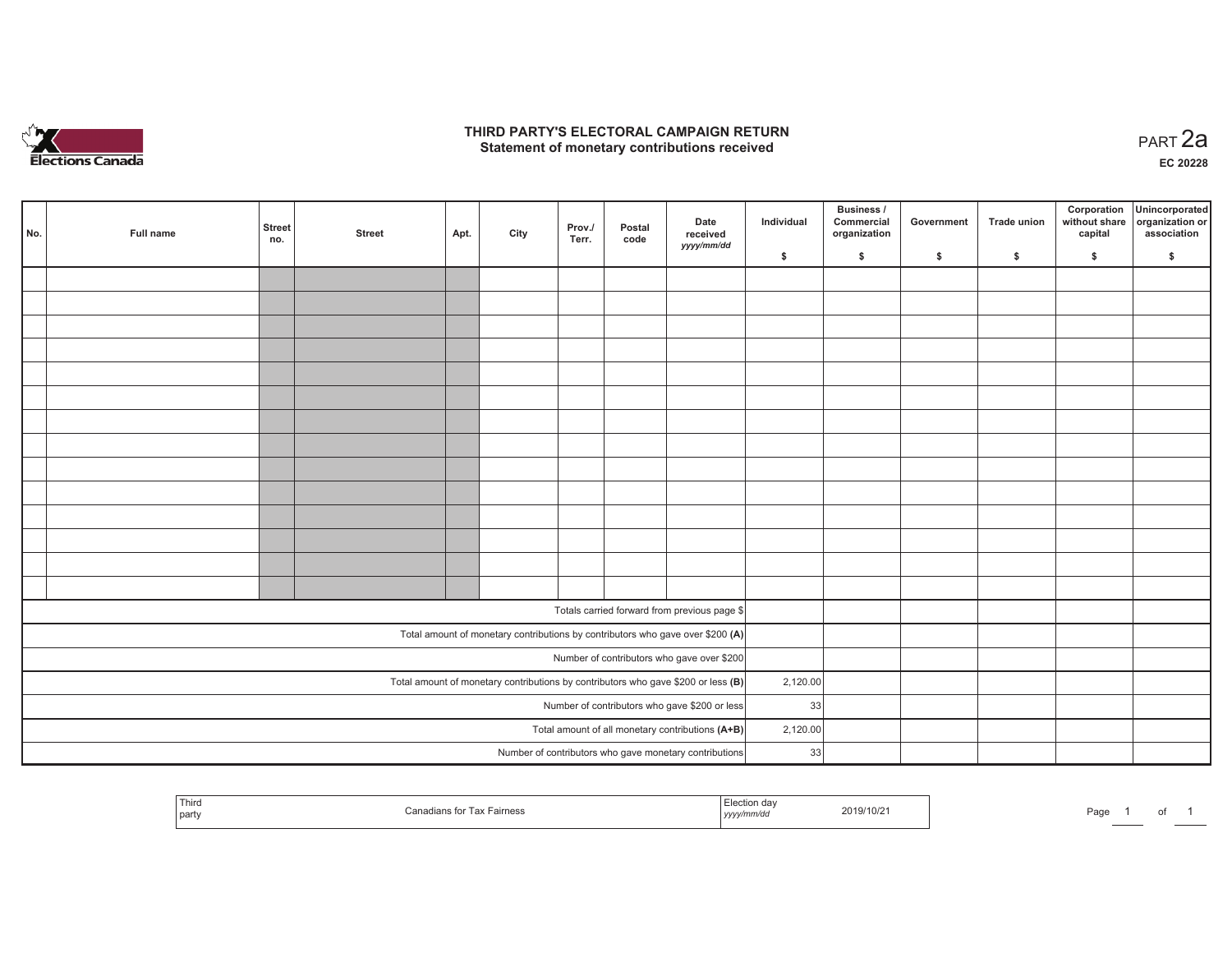

## **THIRD PARTY'S ELECTORAL CAMPAIGN RETURN**  THIRD PARTY'S ELECTORAL CAMPAIGN RETURN<br>Statement of non-monetary contributions received<br> **PART 2b**

of 1

| No. | Full name | <b>Street</b><br>no. | <b>Street</b> | Apt. | City | Prov./<br>Terr. | Postal<br>code | Date<br>received<br>yyyy/mm/dd                                                          | Individual | <b>Business /</b><br>Commercial<br>organization | Government   | Trade union  | Corporation<br>without share<br>capital | Unincorporated<br>organization or<br>association |
|-----|-----------|----------------------|---------------|------|------|-----------------|----------------|-----------------------------------------------------------------------------------------|------------|-------------------------------------------------|--------------|--------------|-----------------------------------------|--------------------------------------------------|
|     |           |                      |               |      |      |                 |                |                                                                                         | \$         | \$                                              | $\mathsf{s}$ | $\mathbf{s}$ | \$                                      | \$                                               |
|     |           |                      |               |      |      |                 |                |                                                                                         |            |                                                 |              |              |                                         |                                                  |
|     |           |                      |               |      |      |                 |                |                                                                                         |            |                                                 |              |              |                                         |                                                  |
|     |           |                      |               |      |      |                 |                |                                                                                         |            |                                                 |              |              |                                         |                                                  |
|     |           |                      |               |      |      |                 |                |                                                                                         |            |                                                 |              |              |                                         |                                                  |
|     |           |                      |               |      |      |                 |                |                                                                                         |            |                                                 |              |              |                                         |                                                  |
|     |           |                      |               |      |      |                 |                |                                                                                         |            |                                                 |              |              |                                         |                                                  |
|     |           |                      |               |      |      |                 |                |                                                                                         |            |                                                 |              |              |                                         |                                                  |
|     |           |                      |               |      |      |                 |                |                                                                                         |            |                                                 |              |              |                                         |                                                  |
|     |           |                      |               |      |      |                 |                |                                                                                         |            |                                                 |              |              |                                         |                                                  |
|     |           |                      |               |      |      |                 |                |                                                                                         |            |                                                 |              |              |                                         |                                                  |
|     |           |                      |               |      |      |                 |                |                                                                                         |            |                                                 |              |              |                                         |                                                  |
|     |           |                      |               |      |      |                 |                |                                                                                         |            |                                                 |              |              |                                         |                                                  |
|     |           |                      |               |      |      |                 |                |                                                                                         |            |                                                 |              |              |                                         |                                                  |
|     |           |                      |               |      |      |                 |                |                                                                                         |            |                                                 |              |              |                                         |                                                  |
|     |           |                      |               |      |      |                 |                |                                                                                         |            |                                                 |              |              |                                         |                                                  |
|     |           |                      |               |      |      |                 |                | Totals carried forward from previous page \$                                            | 2,120.00   |                                                 |              |              |                                         |                                                  |
|     |           |                      |               |      |      |                 |                | Total amount of non-monetary contributions by contributors who gave over \$200 (A)      |            |                                                 |              |              |                                         |                                                  |
|     |           |                      |               |      |      |                 |                | Number of contributors who gave over \$200                                              |            |                                                 |              |              |                                         |                                                  |
|     |           |                      |               |      |      |                 |                | Total amount of non-monetary contributions by contributors who gave \$200 or less $(B)$ |            |                                                 |              |              |                                         |                                                  |
|     |           |                      |               |      |      |                 |                | Number of contributors who gave \$200 or less                                           |            |                                                 |              |              |                                         |                                                  |
|     |           |                      |               |      |      |                 |                | Total amount of all non-monetary contributions (A+B)                                    |            |                                                 |              |              |                                         |                                                  |
|     |           |                      |               |      |      |                 |                | Number of contributors who gave non-monetary contributions                              |            |                                                 |              |              |                                         |                                                  |
|     |           |                      |               |      |      |                 |                |                                                                                         |            |                                                 |              |              |                                         |                                                  |

| Third<br>`~<br>Fairness<br>AA<br>∠aı<br>' part<br>, ,, , | 2019/10/2<br>yyyy/mm/dd | കര<br>aut<br>. . |
|----------------------------------------------------------|-------------------------|------------------|
|----------------------------------------------------------|-------------------------|------------------|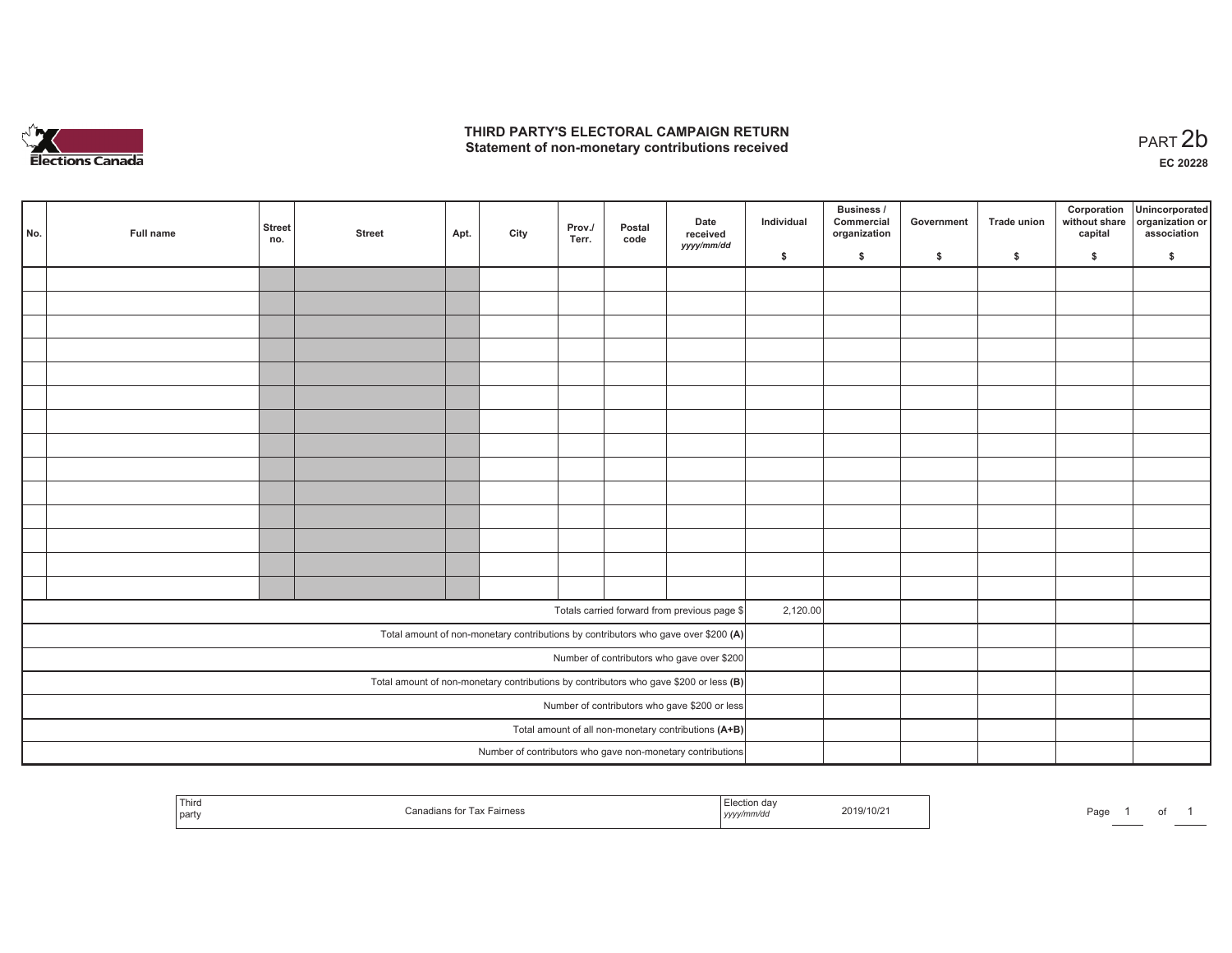

## **THIRD PARTY'S ELECTORAL CAMPAIGN RETURN STATE:** PERSON SELECTORAL CAMPAIGN RETURN<br>
Statement of operating loans received

**EC 20228**

| No. | Full name | <b>Street</b><br>no. | <b>Street</b> | Apt. | City | Prov./<br>Terr. | Postal<br>code | Date<br>received                                                | Individual | Business /<br>Commercial<br>organization | Government | <b>Trade union</b> | Corporation<br>capital | Unincorporated<br>without share organization or<br>association |
|-----|-----------|----------------------|---------------|------|------|-----------------|----------------|-----------------------------------------------------------------|------------|------------------------------------------|------------|--------------------|------------------------|----------------------------------------------------------------|
|     |           |                      |               |      |      |                 |                | yyyy/mm/dd                                                      | \$         | \$                                       | \$         | \$                 | \$                     | \$                                                             |
|     |           |                      |               |      |      |                 |                |                                                                 |            |                                          |            |                    |                        |                                                                |
|     |           |                      |               |      |      |                 |                |                                                                 |            |                                          |            |                    |                        |                                                                |
|     |           |                      |               |      |      |                 |                |                                                                 |            |                                          |            |                    |                        |                                                                |
|     |           |                      |               |      |      |                 |                |                                                                 |            |                                          |            |                    |                        |                                                                |
|     |           |                      |               |      |      |                 |                |                                                                 |            |                                          |            |                    |                        |                                                                |
|     |           |                      |               |      |      |                 |                |                                                                 |            |                                          |            |                    |                        |                                                                |
|     |           |                      |               |      |      |                 |                |                                                                 |            |                                          |            |                    |                        |                                                                |
|     |           |                      |               |      |      |                 |                |                                                                 |            |                                          |            |                    |                        |                                                                |
|     |           |                      |               |      |      |                 |                |                                                                 |            |                                          |            |                    |                        |                                                                |
|     |           |                      |               |      |      |                 |                |                                                                 |            |                                          |            |                    |                        |                                                                |
|     |           |                      |               |      |      |                 |                |                                                                 |            |                                          |            |                    |                        |                                                                |
|     |           |                      |               |      |      |                 |                |                                                                 |            |                                          |            |                    |                        |                                                                |
|     |           |                      |               |      |      |                 |                |                                                                 |            |                                          |            |                    |                        |                                                                |
|     |           |                      |               |      |      |                 |                |                                                                 |            |                                          |            |                    |                        |                                                                |
|     |           |                      |               |      |      |                 |                | Totals carried forward from previous page \$                    | 2,120.00   |                                          |            |                    |                        |                                                                |
|     |           |                      |               |      |      |                 |                | Total amount of loans by lenders who provided over \$200 (A)    |            |                                          |            |                    |                        |                                                                |
|     |           |                      |               |      |      |                 |                | Number of lenders who provided over \$200                       |            |                                          |            |                    |                        |                                                                |
|     |           |                      |               |      |      |                 |                | Total amount of loans by lenders who provided \$200 or less (B) |            |                                          |            |                    |                        |                                                                |
|     |           |                      |               |      |      |                 |                | Number of lenders who provided \$200 or less                    |            |                                          |            |                    |                        |                                                                |
|     |           |                      |               |      |      |                 |                | Total amount of all loans (A+B)                                 |            |                                          |            |                    |                        |                                                                |
|     |           |                      |               |      |      |                 |                | Number of all lenders who provided loans                        |            |                                          |            |                    |                        |                                                                |

| --<br>Third<br>  party | $f_{\alpha x}$ Tay<br>Tax Fairness<br>11.CLL 12 | ection<br><b>uo</b><br>yyyymmuu | 2019/10/2 | Page |  |  |  |
|------------------------|-------------------------------------------------|---------------------------------|-----------|------|--|--|--|
|------------------------|-------------------------------------------------|---------------------------------|-----------|------|--|--|--|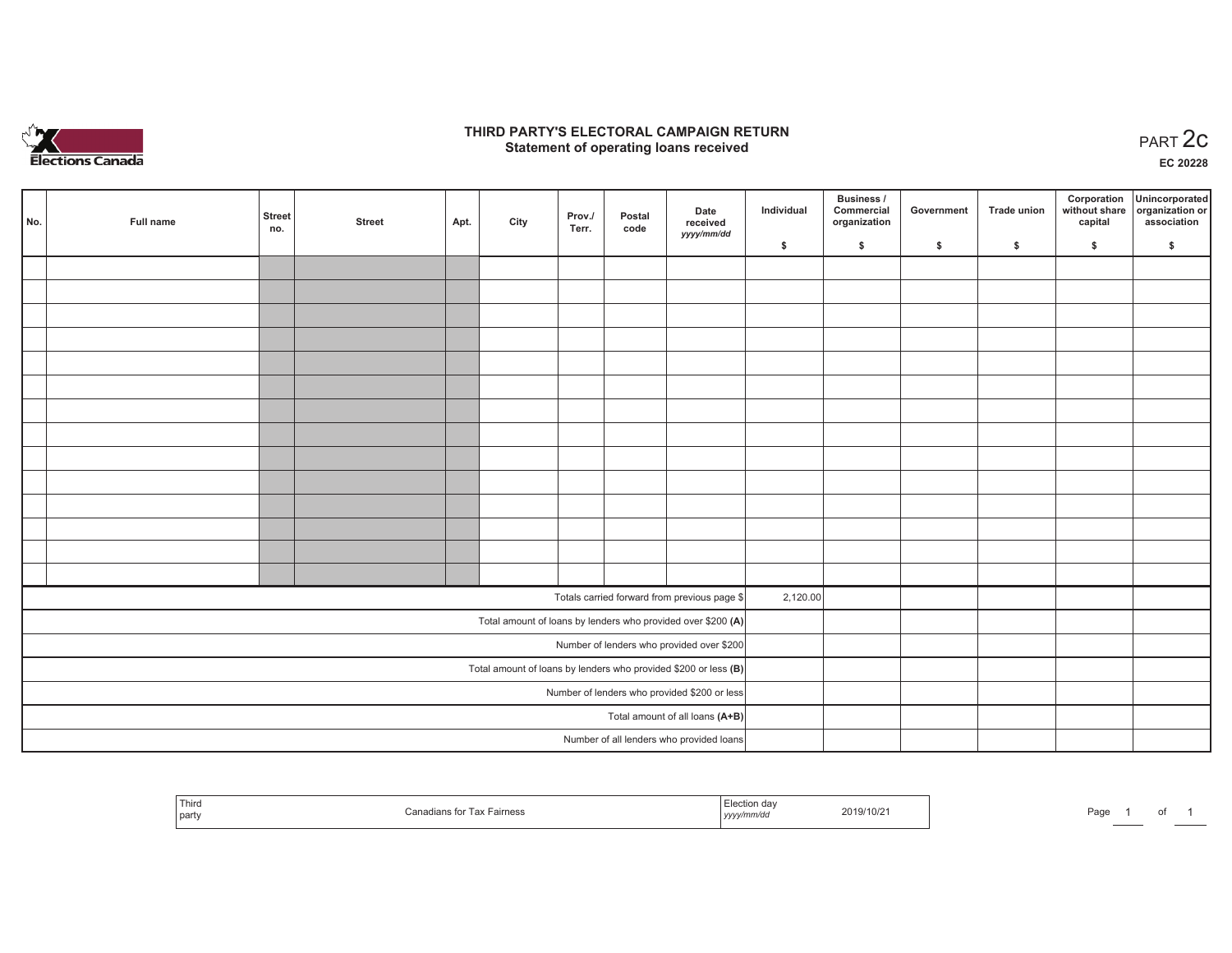

# **THIRD PARTY'S ELECTORAL CAMPAIGN RETURN Summary of inflows** PART 2d

| No.   | Type of contributor / lender                    | Monetary<br>contributions<br>(Part 2a) | Non-monetary<br>contributions<br>(Part 2b) | Loans<br>(Part 2c) | <b>Total</b> | Number of<br>contributors and<br>lenders |
|-------|-------------------------------------------------|----------------------------------------|--------------------------------------------|--------------------|--------------|------------------------------------------|
|       |                                                 | \$                                     | \$                                         | \$                 | \$           |                                          |
|       | 1.   Individuals                                | 2,120.00                               |                                            |                    | 2,120.00     | 33                                       |
|       | 2. Businesses / Commercial organizations        |                                        |                                            |                    |              |                                          |
| 3.    | Governments                                     |                                        |                                            |                    |              |                                          |
| 4.    | Trade unions                                    |                                        |                                            |                    |              |                                          |
| 5.    | Corporations without share capital              |                                        |                                            |                    |              |                                          |
|       | 6. Unincorporated organizations or associations |                                        |                                            |                    |              |                                          |
|       | 7.   Total (items 1 to 6)                       | 2,120.00                               |                                            |                    | 2,120.00     |                                          |
| Total |                                                 |                                        |                                            |                    |              |                                          |
|       | 8. Amount of third party's resources used       |                                        |                                            |                    | 3,391.30     |                                          |
| 9.    | Grand total (items 7 and 8)                     |                                        |                                            |                    | 5,511.30     |                                          |

| Third | Tax Fairness  | :lection dav | 2019/10/21 |
|-------|---------------|--------------|------------|
| part  | Canadians for | yyyy/mm/dd   |            |
| .     | . нал.        | ,,,,,        |            |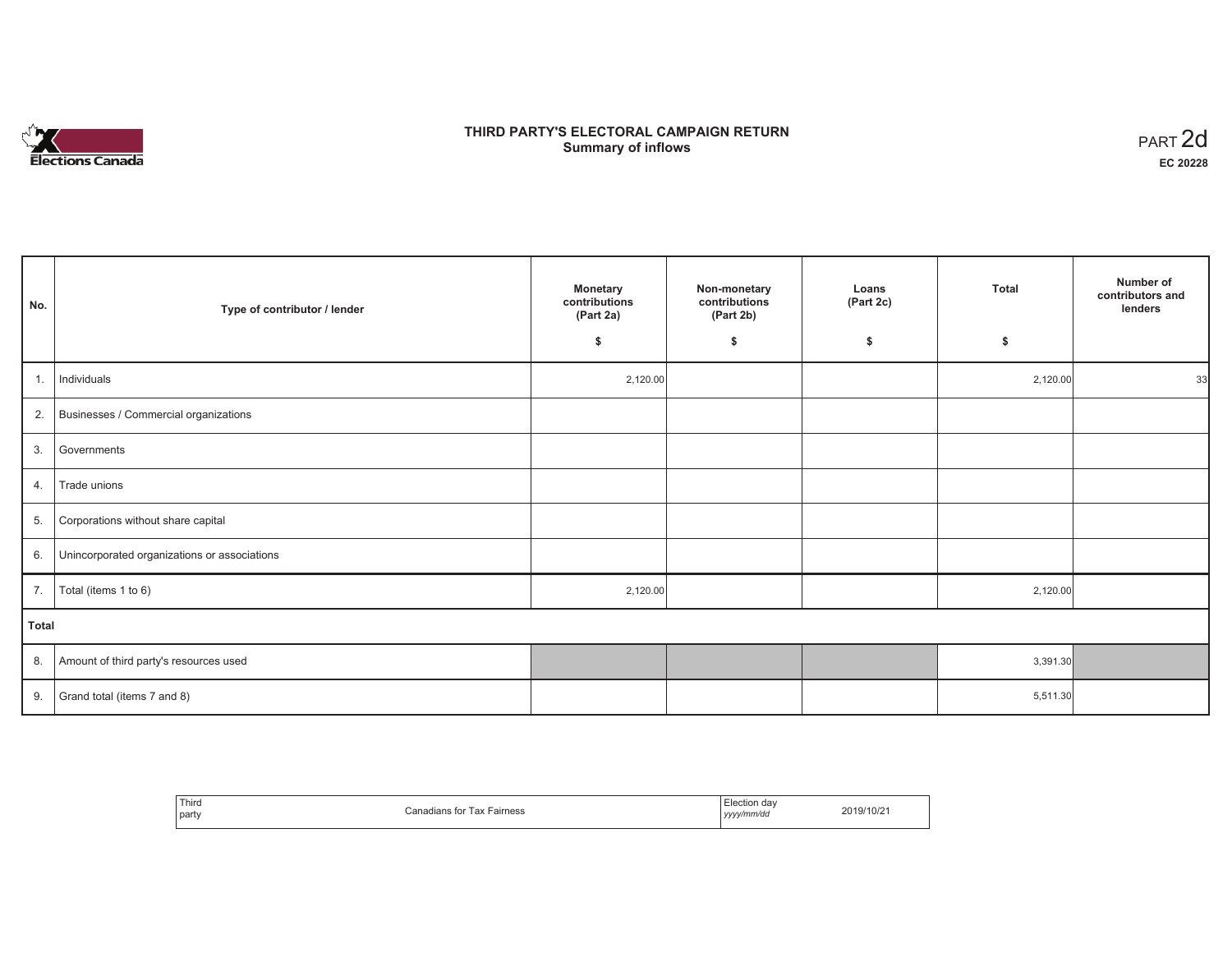

# **THIRD PARTY'S ELECTORAL CAMPAIGN RETURN Statement of expenses incurred for regulated activities that take place during the pre-election period**  *(Only applicable to a fixed-date general election)*

 $_{\sf PART}$ 3a **EC 20228**

For a list of expense types, expense categories and expense subcategories, refer to Annex II in the Instructions.

| No.      | Date<br>incurred<br>yyyy/mm/dd | ED Code<br>(if applicable) | Supplier | <b>Expense type</b> | Expense<br>category | Expense<br>subcategory | <b>Starting date</b><br>of activity,<br>advertisement<br>or survey<br>yyyy/mm/dd | Ending date<br>of activity,<br>advertisement<br>or survey<br>yyyy/mm/dd | Place of activity or<br>advertisement        | <b>Expense amount</b><br>\$ |
|----------|--------------------------------|----------------------------|----------|---------------------|---------------------|------------------------|----------------------------------------------------------------------------------|-------------------------------------------------------------------------|----------------------------------------------|-----------------------------|
|          | 2019/07/17                     |                            | Rossion  | Translation         |                     |                        |                                                                                  |                                                                         |                                              | 687.76                      |
|          |                                |                            |          |                     |                     |                        |                                                                                  |                                                                         |                                              |                             |
|          |                                |                            |          |                     |                     |                        |                                                                                  |                                                                         |                                              |                             |
|          |                                |                            |          |                     |                     |                        |                                                                                  |                                                                         |                                              |                             |
|          |                                |                            |          |                     |                     |                        |                                                                                  |                                                                         |                                              |                             |
|          |                                |                            |          |                     |                     |                        |                                                                                  |                                                                         |                                              |                             |
|          |                                |                            |          |                     |                     |                        |                                                                                  |                                                                         |                                              |                             |
|          |                                |                            |          |                     |                     |                        |                                                                                  |                                                                         |                                              |                             |
|          |                                |                            |          |                     |                     |                        |                                                                                  |                                                                         |                                              |                             |
|          |                                |                            |          |                     |                     |                        |                                                                                  |                                                                         |                                              |                             |
|          |                                |                            |          |                     |                     |                        |                                                                                  |                                                                         |                                              |                             |
|          |                                |                            |          |                     |                     |                        |                                                                                  |                                                                         |                                              |                             |
|          |                                |                            |          |                     |                     |                        |                                                                                  |                                                                         |                                              |                             |
|          |                                |                            |          |                     |                     |                        |                                                                                  |                                                                         |                                              |                             |
|          |                                |                            |          |                     |                     |                        |                                                                                  |                                                                         |                                              |                             |
|          |                                |                            |          |                     |                     |                        |                                                                                  |                                                                         |                                              |                             |
|          |                                |                            |          |                     |                     |                        |                                                                                  |                                                                         |                                              |                             |
|          |                                |                            |          |                     |                     |                        |                                                                                  |                                                                         | Totals carried forward from previous page \$ |                             |
| Total \$ |                                |                            |          |                     |                     | 687.76                 |                                                                                  |                                                                         |                                              |                             |

| Third<br>party | * Fairness | 2019/10/21<br>, yyyy | Pag |  |  |
|----------------|------------|----------------------|-----|--|--|
|----------------|------------|----------------------|-----|--|--|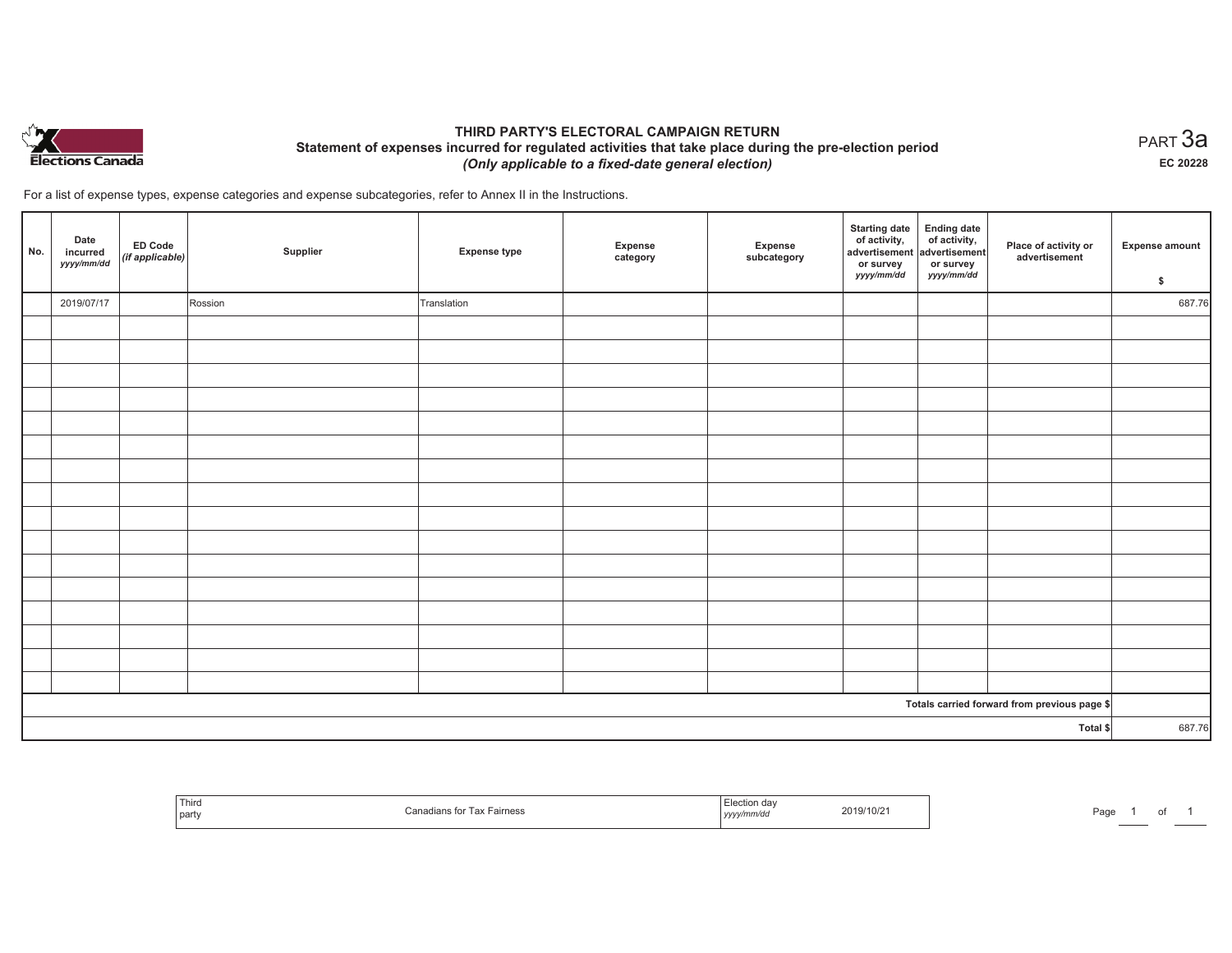

# **THIRD PARTY'S ELECTORAL CAMPAIGN RETURN Statement of expenses incurred for regulated activities that take place during the election period**<br>PART  $3\mathsf{b}$

**EC 20228**

For a list of expense types, expense categories and expense subcategories, refer to Annex II in the Instructions.

| No.            | Date<br>incurred<br>yyyy/mm/dd | ED Code<br>(if applicable) | Supplier           | <b>Expense type</b> | Expense<br>category | Expense<br>subcategory | <b>Starting date</b><br>of activity,<br>advertisement<br>or survey<br>yyyy/mm/dd | Ending date<br>of activity,<br>dadvertisement<br>or survey<br><i>yyyy/mm/dd</i> | Place of activity or<br>advertisement        | Expense amount<br>\$ |
|----------------|--------------------------------|----------------------------|--------------------|---------------------|---------------------|------------------------|----------------------------------------------------------------------------------|---------------------------------------------------------------------------------|----------------------------------------------|----------------------|
|                | 2019/09/25                     |                            | Francois Desroches | Graphics            |                     |                        |                                                                                  |                                                                                 |                                              | 525.00               |
| $\overline{2}$ | 2019/09/26                     |                            | Rossion            | Translation         |                     |                        |                                                                                  |                                                                                 |                                              | 132.18               |
|                |                                |                            |                    |                     |                     |                        |                                                                                  |                                                                                 |                                              |                      |
|                |                                |                            |                    |                     |                     |                        |                                                                                  |                                                                                 |                                              |                      |
|                |                                |                            |                    |                     |                     |                        |                                                                                  |                                                                                 |                                              |                      |
|                |                                |                            |                    |                     |                     |                        |                                                                                  |                                                                                 |                                              |                      |
|                |                                |                            |                    |                     |                     |                        |                                                                                  |                                                                                 |                                              |                      |
|                |                                |                            |                    |                     |                     |                        |                                                                                  |                                                                                 |                                              |                      |
|                |                                |                            |                    |                     |                     |                        |                                                                                  |                                                                                 |                                              |                      |
|                |                                |                            |                    |                     |                     |                        |                                                                                  |                                                                                 |                                              |                      |
|                |                                |                            |                    |                     |                     |                        |                                                                                  |                                                                                 |                                              |                      |
|                |                                |                            |                    |                     |                     |                        |                                                                                  |                                                                                 |                                              |                      |
|                |                                |                            |                    |                     |                     |                        |                                                                                  |                                                                                 |                                              |                      |
|                |                                |                            |                    |                     |                     |                        |                                                                                  |                                                                                 |                                              |                      |
|                |                                |                            |                    |                     |                     |                        |                                                                                  |                                                                                 |                                              |                      |
|                |                                |                            |                    |                     |                     |                        |                                                                                  |                                                                                 |                                              |                      |
|                |                                |                            |                    |                     |                     |                        |                                                                                  |                                                                                 |                                              |                      |
|                |                                |                            |                    |                     |                     |                        |                                                                                  |                                                                                 | Totals carried forward from previous page \$ | 687.76               |
| Total \$       |                                |                            |                    |                     |                     | 1,344.94               |                                                                                  |                                                                                 |                                              |                      |

| Third<br>ੋ for Tax Fairness<br>$$ nans "<br>party | A<br>un uav<br>2019/10/2 <sup>.</sup><br>'''''''u<br>  ソソソ) | Page |
|---------------------------------------------------|-------------------------------------------------------------|------|
|---------------------------------------------------|-------------------------------------------------------------|------|